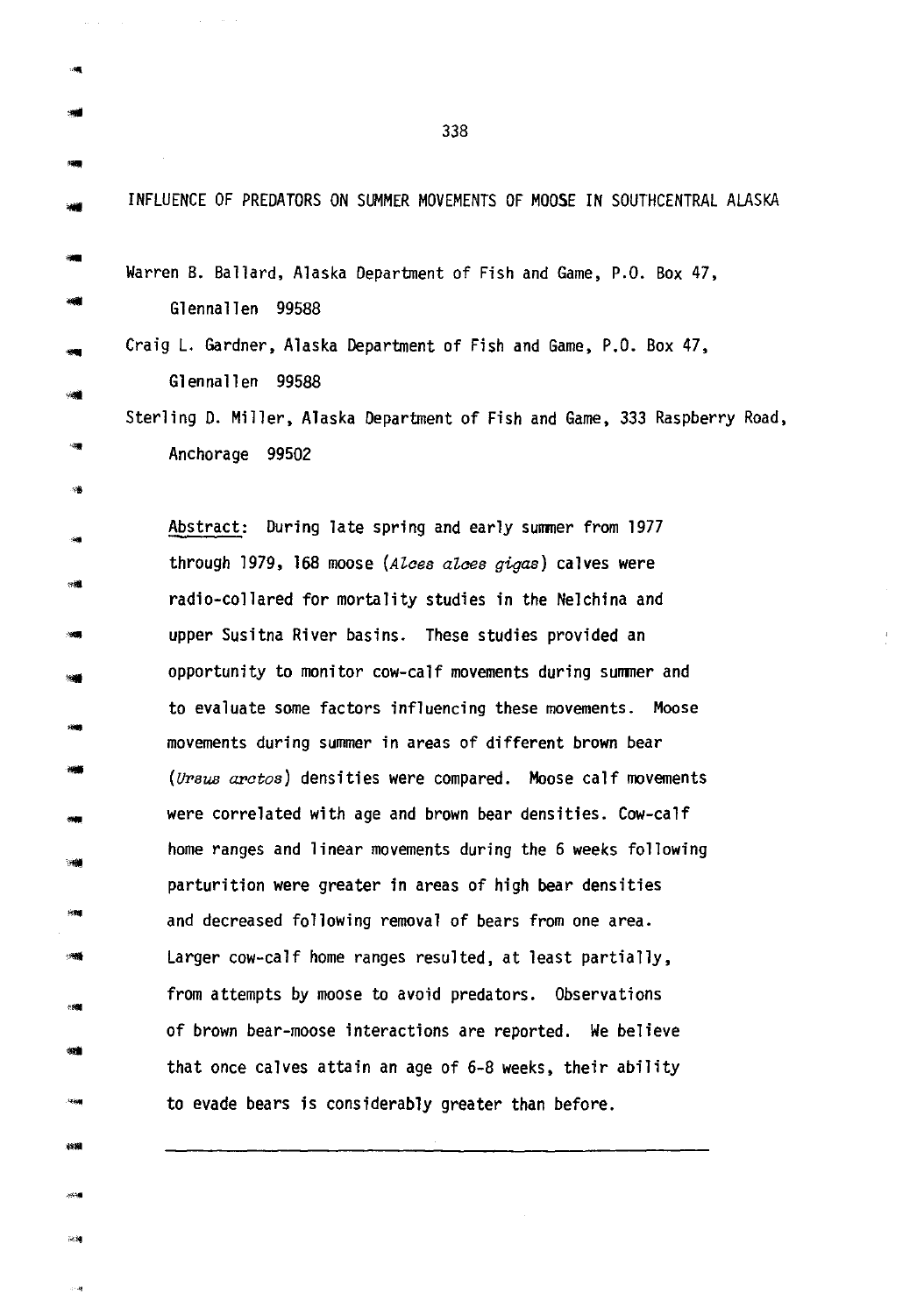Movements of moose have long been a subject of interest and study by North American naturalists and scientists (LeResche 1975). Relationships between moose movements and snow, rainfall, food quantity and food quality have been recognized for a number of years (op. cit.); undoubtedly other types of relationships exist.

Summer movements of cow and calf moose are one aspect of moose movements which has not been thoroughly studied. From 1977 through 1979 a total of 168 newborn moose calves were radio-collared in the Nelchina and upper Susitna River basins of southcentral Alaska in an effort to determine causes of mortality. Background for this study was provided by Ballard and Taylor 1978ab, Ballard and Spraker 1979, Ballard et al. 1980a, and Ballard et al., in review. These studies provided an opportunity to intensively study cow-calf movements during late spring and summer.

Calf mortality studies in 1977 and 1978 indicated that approximately 80 percent of the natural mortality resulted from predation by brown bears (Ballard et al. In Press). These findings were further substantiated in 1978 by the results of our observations of 23 adult, radio-collared brown bears (Spraker and Ballard 1979) which preyed upon ungulate species • an average of once every 6.1 days (Ballard et al. In Press). In 1979 we initiated studies to determine whether compensatory mortality factors would replace bear predation if bear densities were substantially reduced (Ballard et al. 1980b). Consequently, in late spring and early summer 1979 we reduced bear densities within one of the areas where we had studied causes of calf mortality in 1977 and 1978. This reduction program also allowed us to compare cow-calf movements in areas of low and high bear densities. This paper presents information on summer cowcalf moose movements in relation to brown bear densities.

339

.. •

•

..

•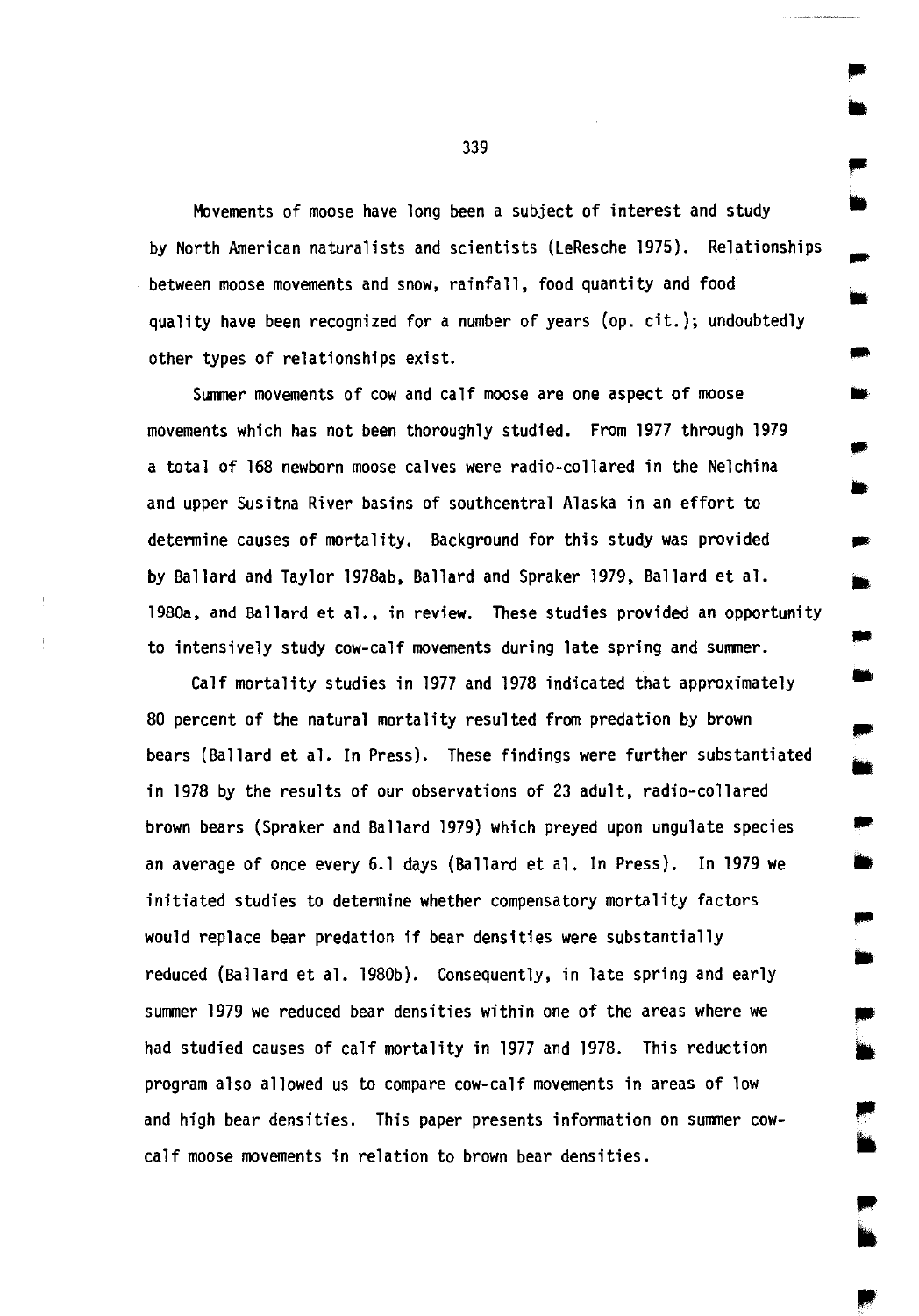3ğ

... ..

..

### STUDY AREA

Causes of moose calf mortality were studied in 3 areas of Game Management Unit (GMU) - 13, located in the upper Susitna and Nelchina .. River Basins of Southcentral Alaska (Fig. 1). The areas included: Area 1 the Susitna River Study Area, Area 2 the Mendeltna Creek Study Area, and Area 3 the Hogan Hill Study Area. This report concerns only .<br>Seb Areas 1 and 2 where movements were intensively studied. Topography,  $\bar{a}$ vegetation, elevation, weather and range conditions in these areas have <sup>~</sup>been thoroughly described (Skoog 1968, Rausch 1969, Bishop and Rausch 1975, Ballard and Taylor 1978ab, Ballard and Spraker 1979, and Ballard In Press).

Initially, Area 1 was selected for study because of its low wolf (*Canis lupus*) densities (averaging approximately 1/567 km<sup>2</sup>) resulting from experimental wolf reductions by the Alaska Department of Fish and Game (Ballard et al. In Press). In Areas 2 and 3 wolf populations averaged 1 wolf/277  $km^2$  (op. cit.). All areas supported populations of alternate prey species and brown and black bears (Ureus americanus), the latter in low densities.

.. Brown bear densities in 1979 were reduced by capturing and transplanting all bears which could be found within a 3397 km<sup>2</sup> portion of Area 1 (Fig. 1). Causes of moose calf mortality in ?979 were studied in that portion of Area 1 from which bears had been transplanted. Causes of calf mortality had been studied in this area in 1977 and 1978. Calf mortality studies were not conducted in Areas 2 and 3 during 1979 but were in 1977 and 1978 .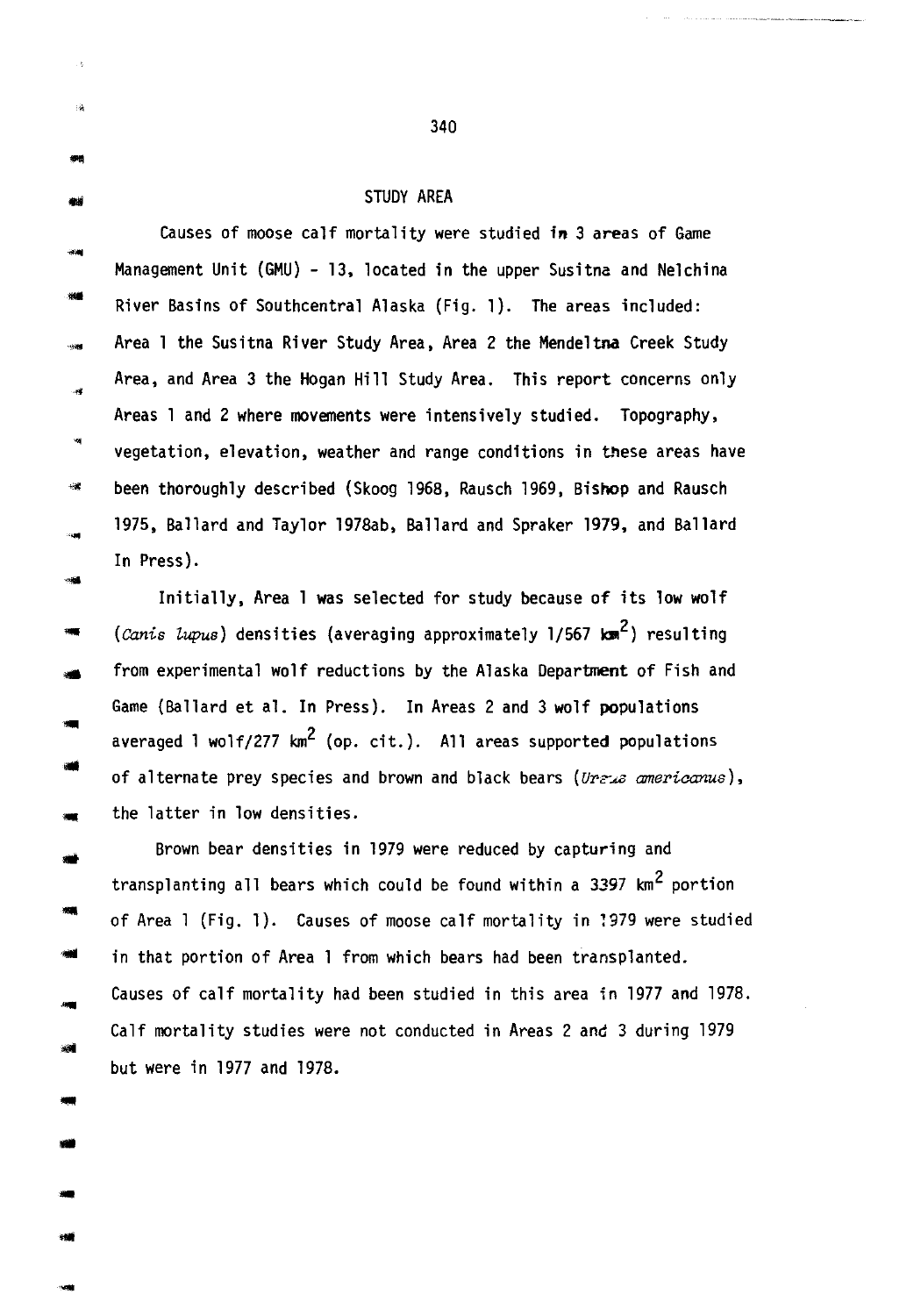

Fig. 1. Locations of study areas where causes of moose calf mortality were studied from 1977-1979 and where brown bear densities were manipulated in 1979 in the Nelchina and upper Susitna River Basins of Southcentral Alaska.

 $\hat{\mathbf{r}}$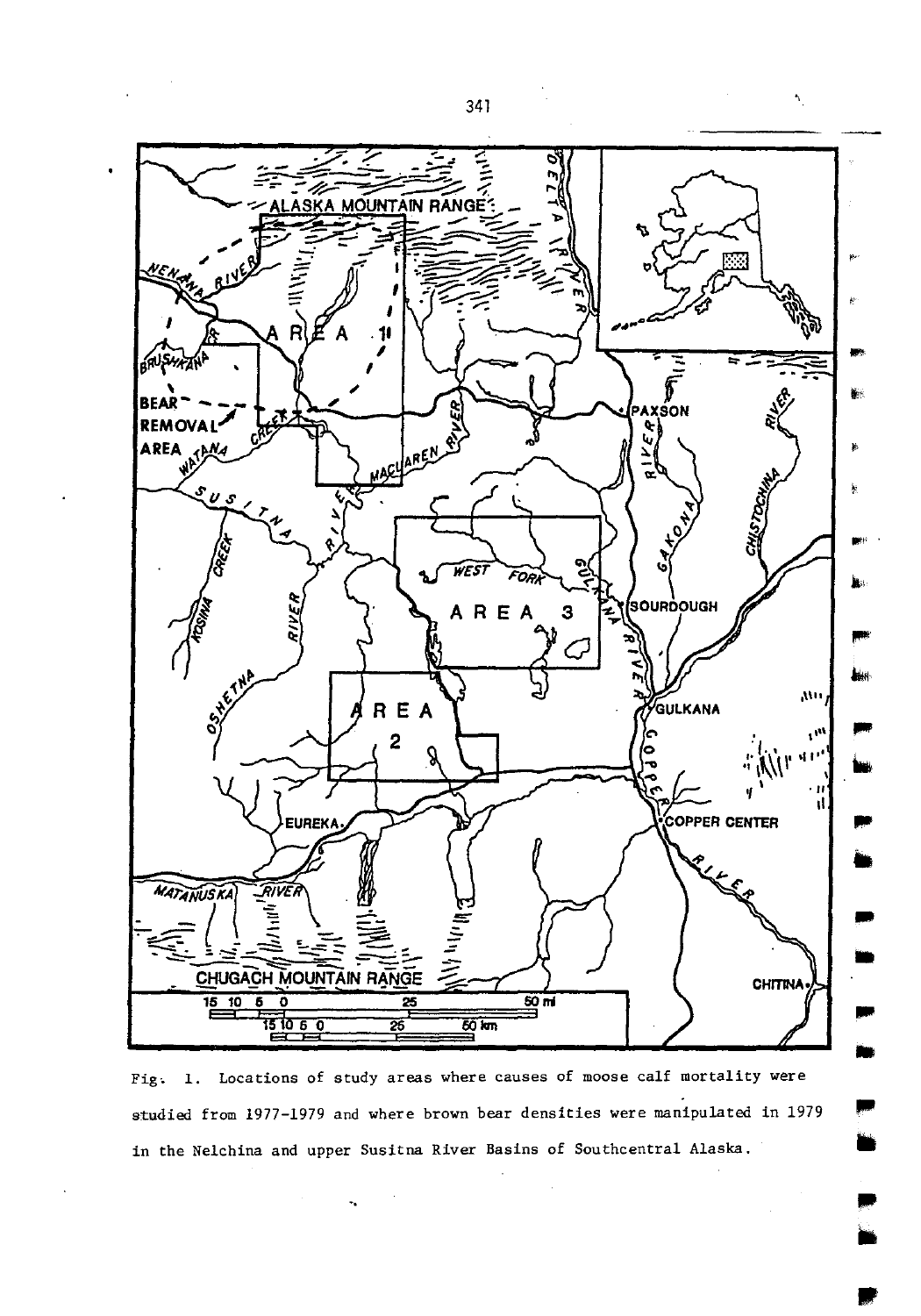... ...

補理

..

---<br>---<br>---

-

MATERIALS AND METHODS<br>Procedures and equipment utilized in the moose calf mortality study were described by Ballard et al. (1980a). Briefly, newborn moose calves were captured on foot with the aid of helicopter. Calves were fitted with expandable collars similar to those designed for elk *(Cervis canadensis)* calves by Schlegel (1976). Each radio collar was equipped with a mortality sensor which doubled or tripled the radio pulse rate when the collar remained motionless for either a 4- (1977) or 1-hour (1978 and 1979) time period .

Radio-collared calves were observed from fixed-wing aircraft twice ... daily for 2 weeks following capture and then once daily until they were ... approximately 7 weeks of age. Thereafter they were monitored less frequently, averaging once per week to 1 August and then every 6-8 weeks until collars fell off or radio contact was lost. Locations of calves were recorded on standard USGS topographic maps (scale 1:63,360). ... Habitat type at each moose sighting was classified into 1 of 8 aerial classifications and moose activity was classified as either bedded, **SME** standing, feeding, or traveling (Ballard et al. l980c). Causes of mortality were determined by procedures described by Ballard et al. (1980a).

""<br>"" During late May and early June 1979, 48 brown bears were transplanted from a 3397 km<sup>2</sup> portion of Area 1. Bears were captured by darting from helicopter and then transported by pickup truck and/or aircraft (Cessna 206) to release sites 159-254 km distant. Details of the capture and fate of transplanted bears will be presented elsewhere (Miller and Ballard in prep.).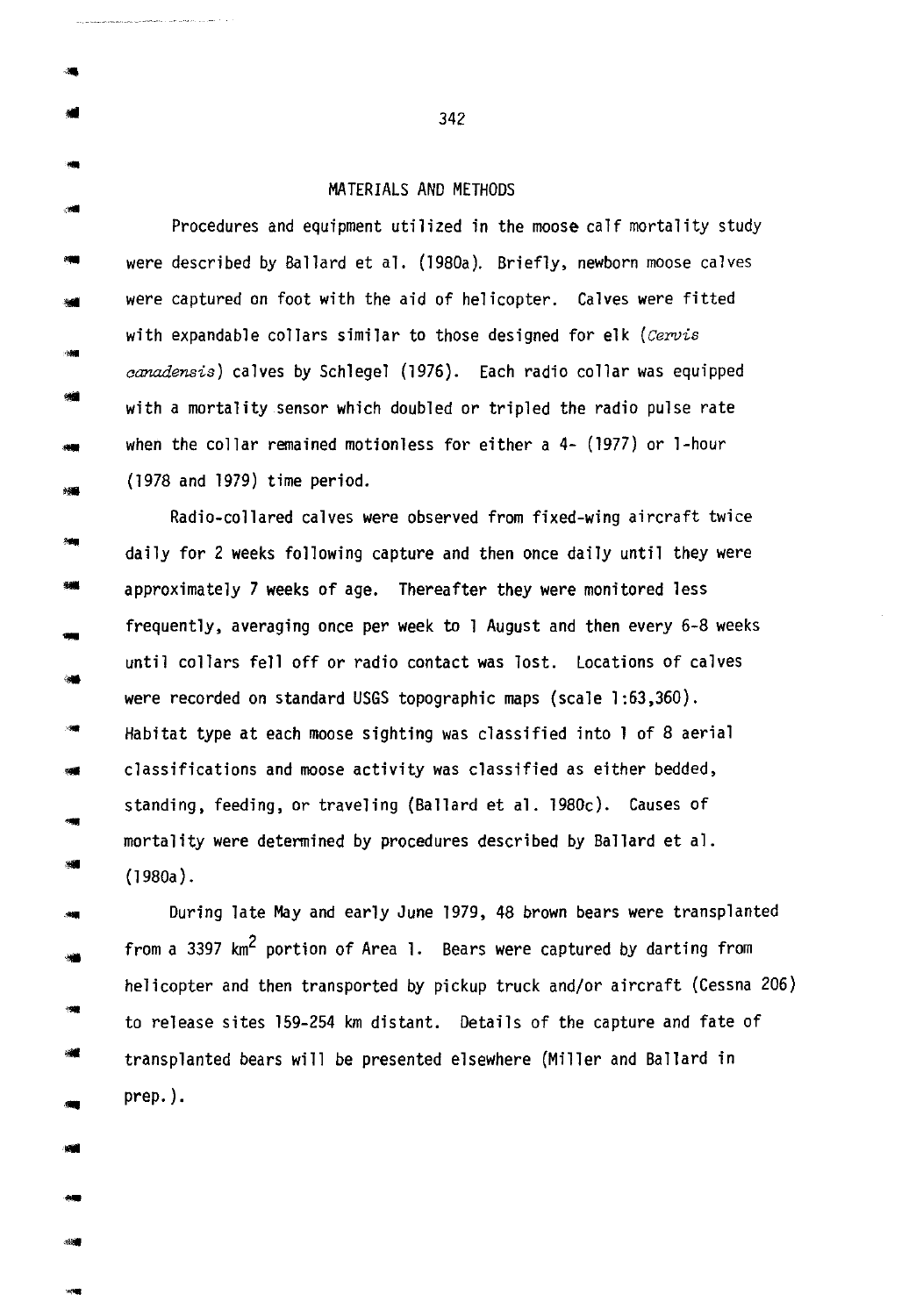For the purposes of this report, we utilized the home range definition provided by LeResche (1975): "the area in which the individual accomplishes its normal activities during a given period of time." According to this definition "local movements occur within a home range, home range may shift seasonally, and individuals may occupy more than one home range in a year." In this study home ranges were computed by connecting outer location sightings of each radio-collared calf and then tracing this area with a compensating polar planimeter. Weekly linear movements were defined as the sum of the distance moved between daily observations for a given week. Means for each week were calculated using all calves. All references to a calf or calves from this point also include the cow unless otherwise stated.

# **RESULTS**

While conducting the 1977 calf mortality studies we noticed a number of cow-calf movements which occurred for no other apparent reason than the presence of a bear in the area. At that time we suspected that either the cow-calf pair was being pursued by bears or that they were attempting to avoid bears. For example, calf 036 was observed at essentially the same location from 26 May to 7 June 1977. On 8, June, however, the pair was 4.8 km from this site. On 7 June a female brown bear with a yearling cub had been observed about 2 km from calf 036. On the basis of this and similar observations, we began analyzing movements data to determine if relationships existed between the presence of bears and moose movements.

..

•

-

... •

..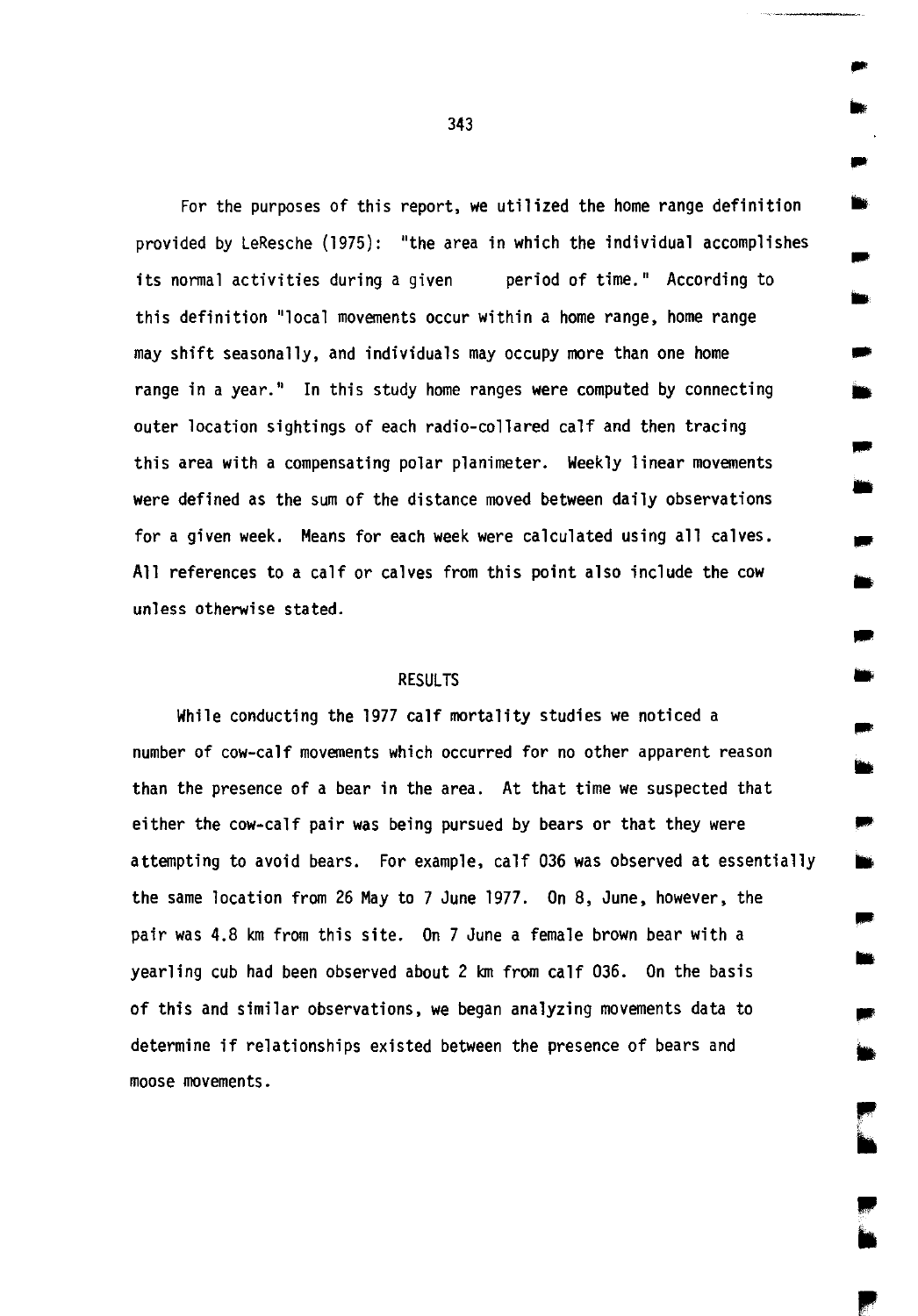During their first 6 weeks of life in 1977, Area 1 calves occupied an average area encompassing 37.8  $\text{km}^2$  (n=7) while Area 2 calves occupied an average area of  $15.9 \text{ km}^2$  (n=8). Both areas were larger than those LeResche (1975) reported used by cow-calves during similar time periods. We were unable to explain the differences in moose movements between Area 1 and Area 2, but they appeared to be at least partially related to habitat differences. Brown bear densities in Areasl and 2 appeared similar, but there were substantial differences in wolf densities between these areas.

-

40

**SHIP** 

أكلفه

This same difference in calf home range sizes appeared to exist in 1978; however, our emphasis in 1978 was on monitoring radio signals rather than on visual observations. As a result home range size data for 1978 were not directly comparable with those from 1977. Data on home range and movements of calves, after bears had been transplanted in 1979 were, however, comparable with 1977 data.

Thirty-two moose calves were captured and collared within Area 1 during 1979, 12 of these were killed by brown bears. Following bear reduction in portion of Area 1, two adult brown bears were individually identified on the basis of color, pelage, and size within the bear removal area. These two bears, both in the vicinity of Monahan Lake, were responsible for killing at least 50% (6) of the moose calves.

Observations of cow-calf movements in relation to these two bears provided an excellent opportunity to appraise the relationship between moose movements and bear activities. For example: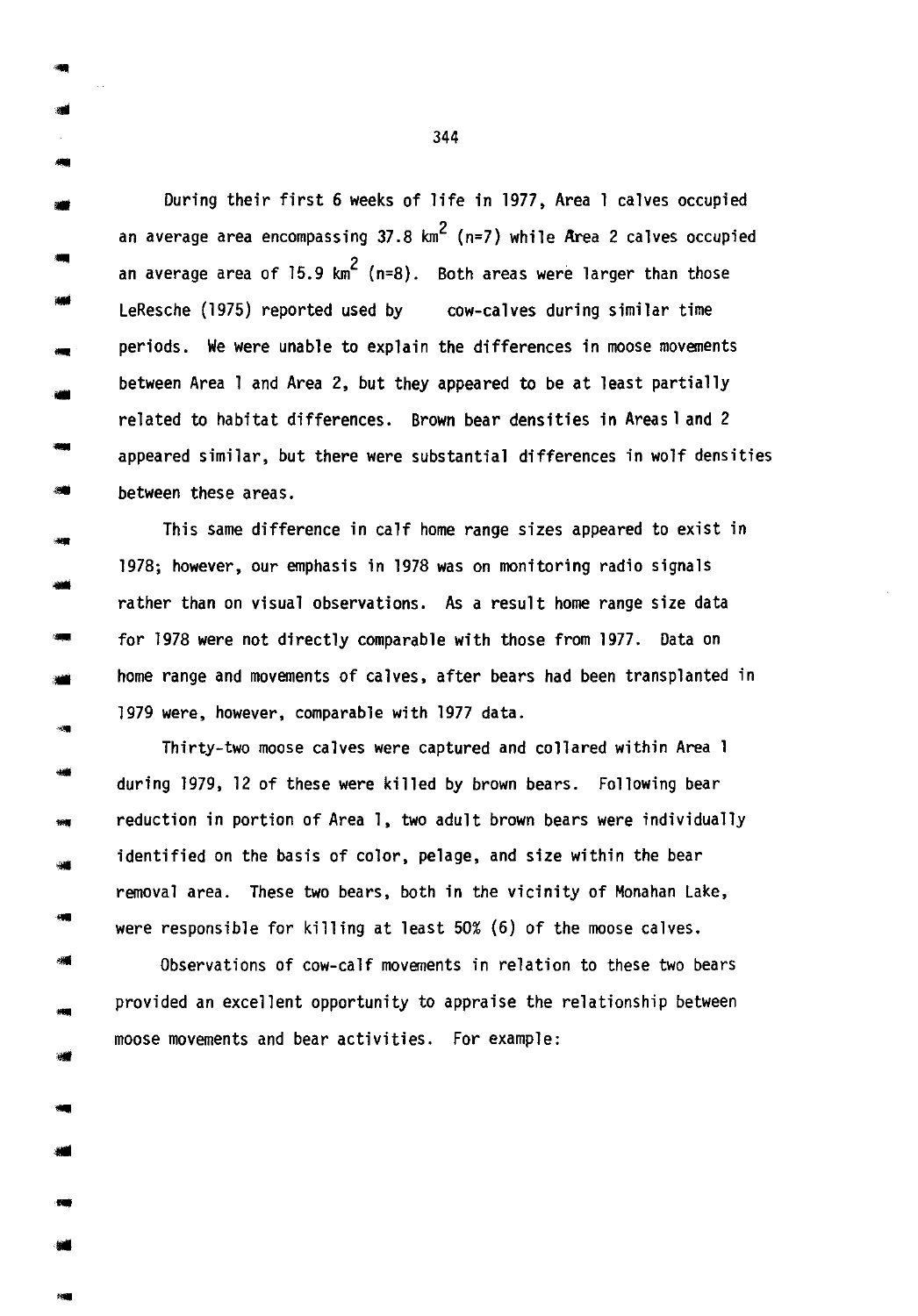- 1. Monahan Lake calves were observed and their locations plotted on the morning of 8 June. By 5 p.m. one member of a set of twins had been killed by a brown bear and the other twin and 3 other cow-calf pairs had moved from 1.6 to 4.4 km away from the bears kill site (Fig. 2). Previously each calf had moved less than 0.8 km.
- 2. Between 6:14 p.m. 14 June and 6:16 a.m. 16 June, one member of a set of twins was killed by a brown bear. Five adjacent cow-calf pairs and the remaining twin moved away from the kill site. Prior to the bear observation they had remained within a  $0.8 \text{ km}^2$  area.

Distances moved by the pairs ranged from 2.0 km to 6.6 km (Fig. 3). These examples strongly suggest that some cow-calf pairs moved to avoid • bears.

In 1979, average linear movements per week during the first 6 weeks of life were significantly greater (P<0.05) for the Monahan Lake calves than for those calves in the remainder of Area 1 (Fig. 4). Since all calves were observed at the same frequency and no bears were observed except at Monahan Lake, we believe this difference reflects differential disturbance by bears. Supporting this premise was the greater prevalence of bear predation upon calves at Monahan Lake (80%) than in the remainder of Area 1 (20%) during the first 6 weeks of study in 1979.

As expected, home ranges of Monahan Lake calves in 1979 were also significantly larger (P<0.05) than those of the Area 1 calves believed to be in areas with fewer bears. Home ranges of Monahan Lake calves averaged 47.1 km<sup>2</sup> (n=5, S.D. = 9.0) while in the remainder of Area 1, calves had an average home range of 20.67  $km^2$  (n=9. S.D. = 15.6).

345

..

...

-

•

-

...

.. ,

..

...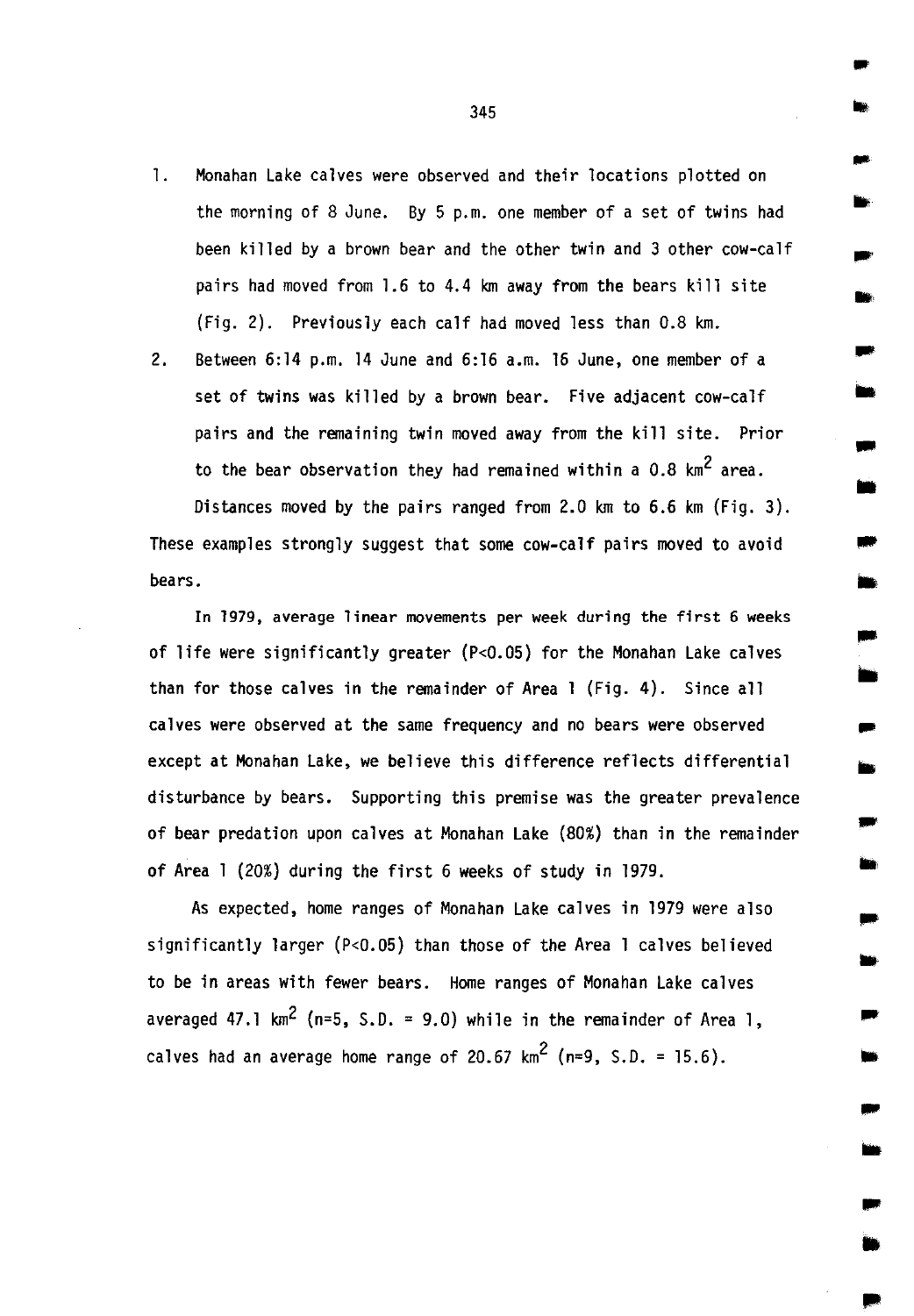

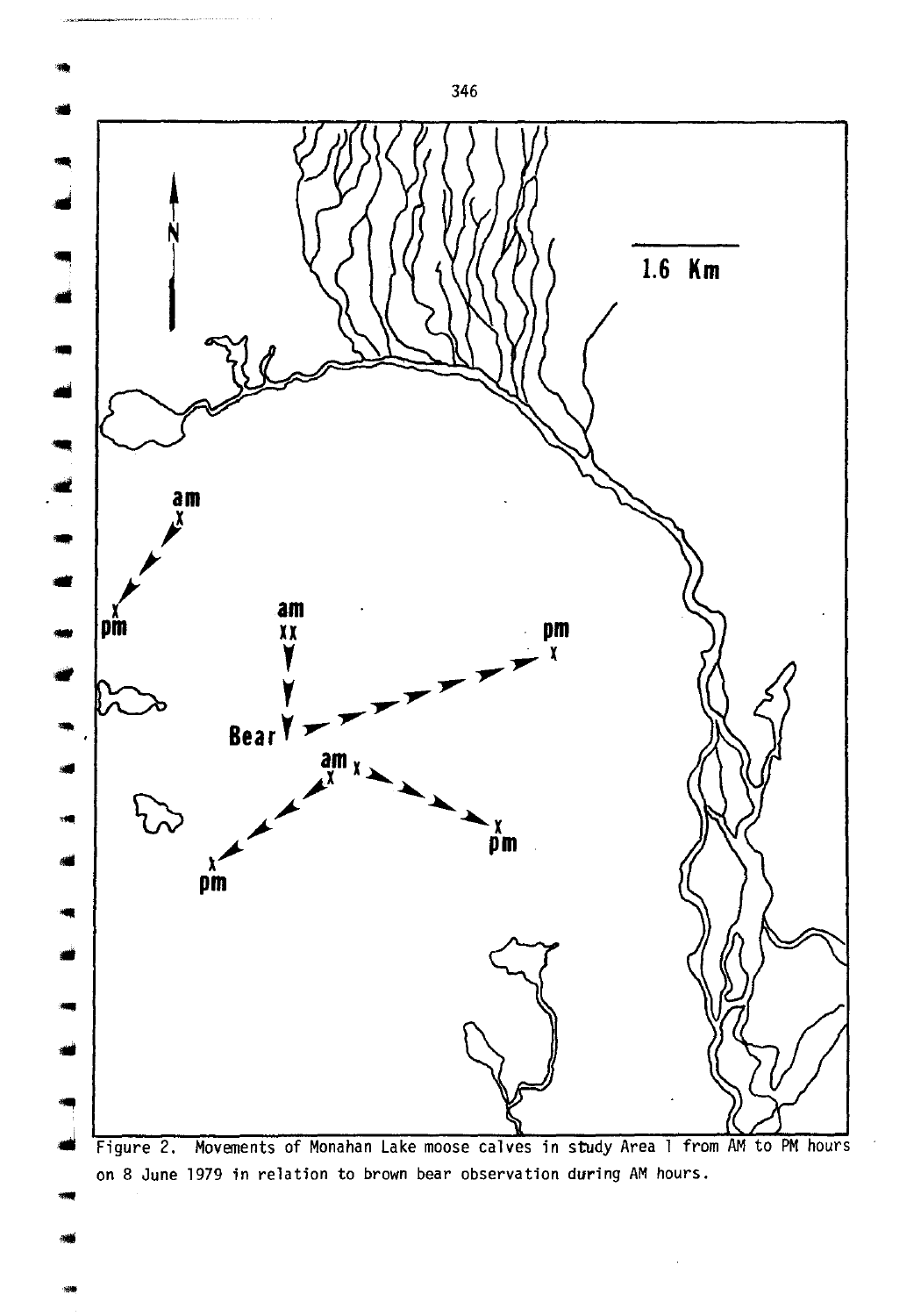

Figure 3. Movements of Monahan Lake moose calves in study Area 1 from AM hours on 14 June to AM hours on 16 June 1979 in relation to brown bear observation on 14 June  $\bullet$ 1979.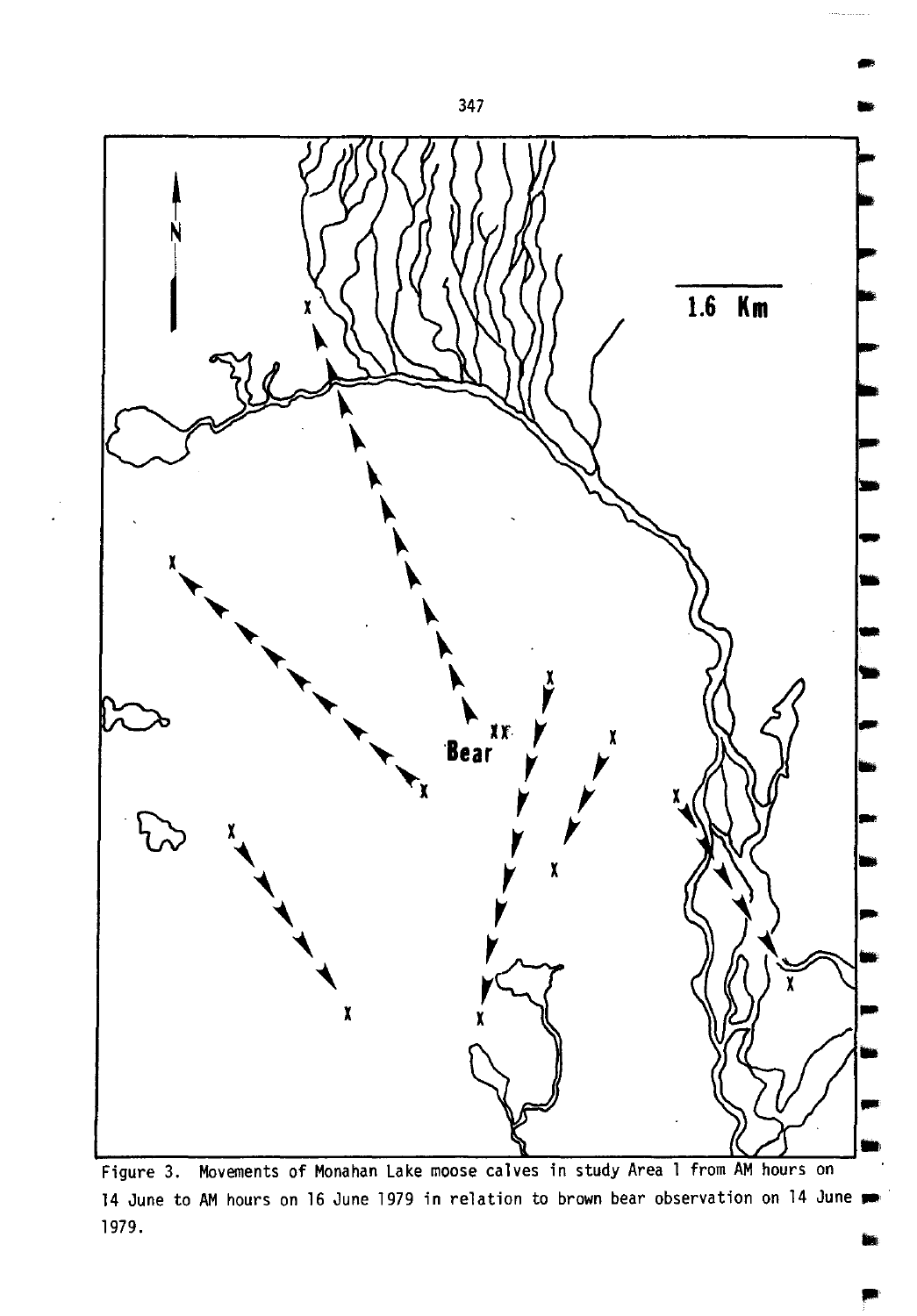

Comparison of weekly linear movements of Monahan Lake radio-collared  $m_{\rm ij}$ . 4. moose calves in relation to movements of other Area 1 calves for the  $\times 10$ first 6 weeks following parturition in 1979.

- 
- 
-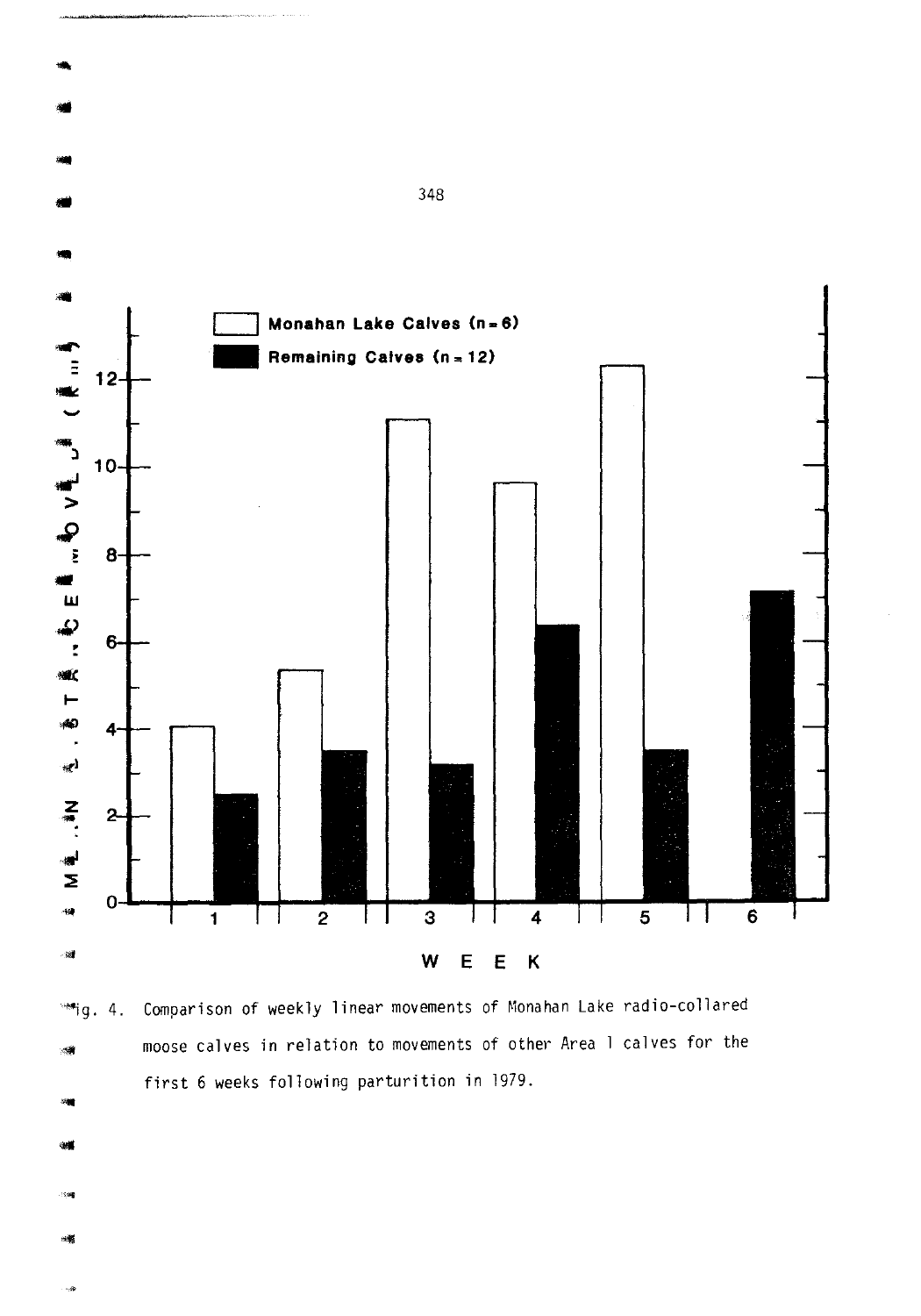Mean linear movements per week and home range sizes for all Area 1 calves were compared between 1977 and 1979. Overall, calves in 1979 had greater weekly movements during weeks 2, 3 and 4 than did 1977 calves (Fig. 5). However, when 1979 data from Monahan Lake calves, were excluded from this analysis, the 1977 calves moved greater distances overall (Fig. 6).

These differences, as expected, also were reflected in 1977 and 1979 home range sizes. Home ranges of calves in 1977 averaged 37.8 km2 in comparison to 1979 calves (Monahan Lake calves included) which averaged 29.5  $km^2$ . When the Monahan Lake calves were excluded, home range sizes in 1979 averaged 20.7  $km^2$ , a significant difference (P<0.05) from the 1977 home range sizes. Cow-calf pairs in 1977, prior to bear removal, used almost twice as large a home range as calves within the area of bear removal.

As expected, as moose calves became older and more mobile their average linear movements per week increased (Fig. 7). A similar relationship (r = 0.98, P<0.05) existed for 1979 Area 1 calves.

There was a significant relationship (P<0.05) between mean linear movements per week and percent weekly mortality due to predation for 1977 Area 1 and Area 2 calves (Fig. 8). As moose calves became older and more mobile their apparent ability to evade predators increased. This relationship was not evident ( $r = 0.22$ , P>0.01) for 1979 Area 1 calves after bears had been transplanted away from the area. In spite of increasing mobility associated with age these cow-calf pairs were relatively sedentary; we believe this reflected reduced disturbance by bears. However, return of adult bears probably influenced the relationship between age and mortality.

•

...

..

...

-

-

..

-

... ..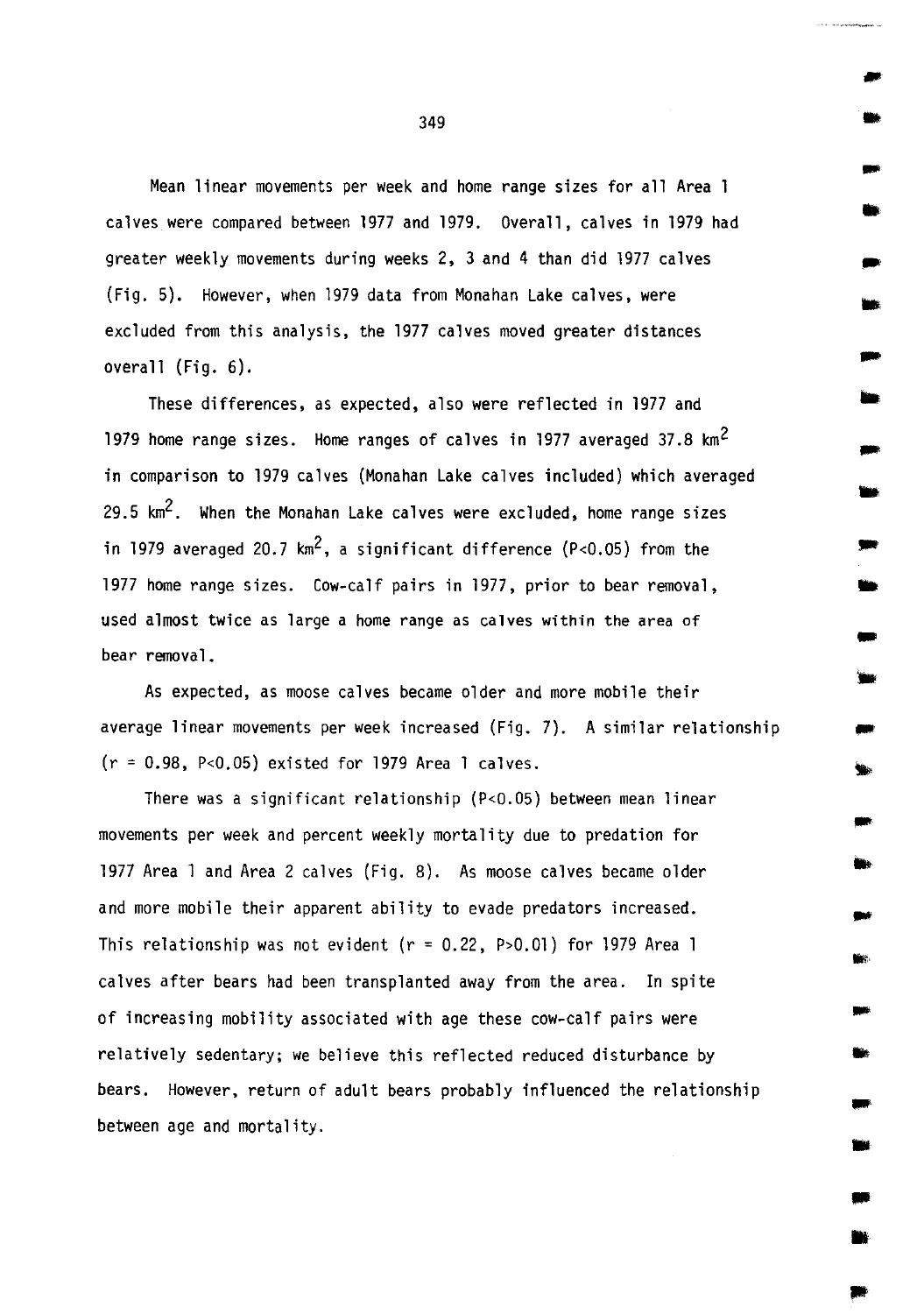

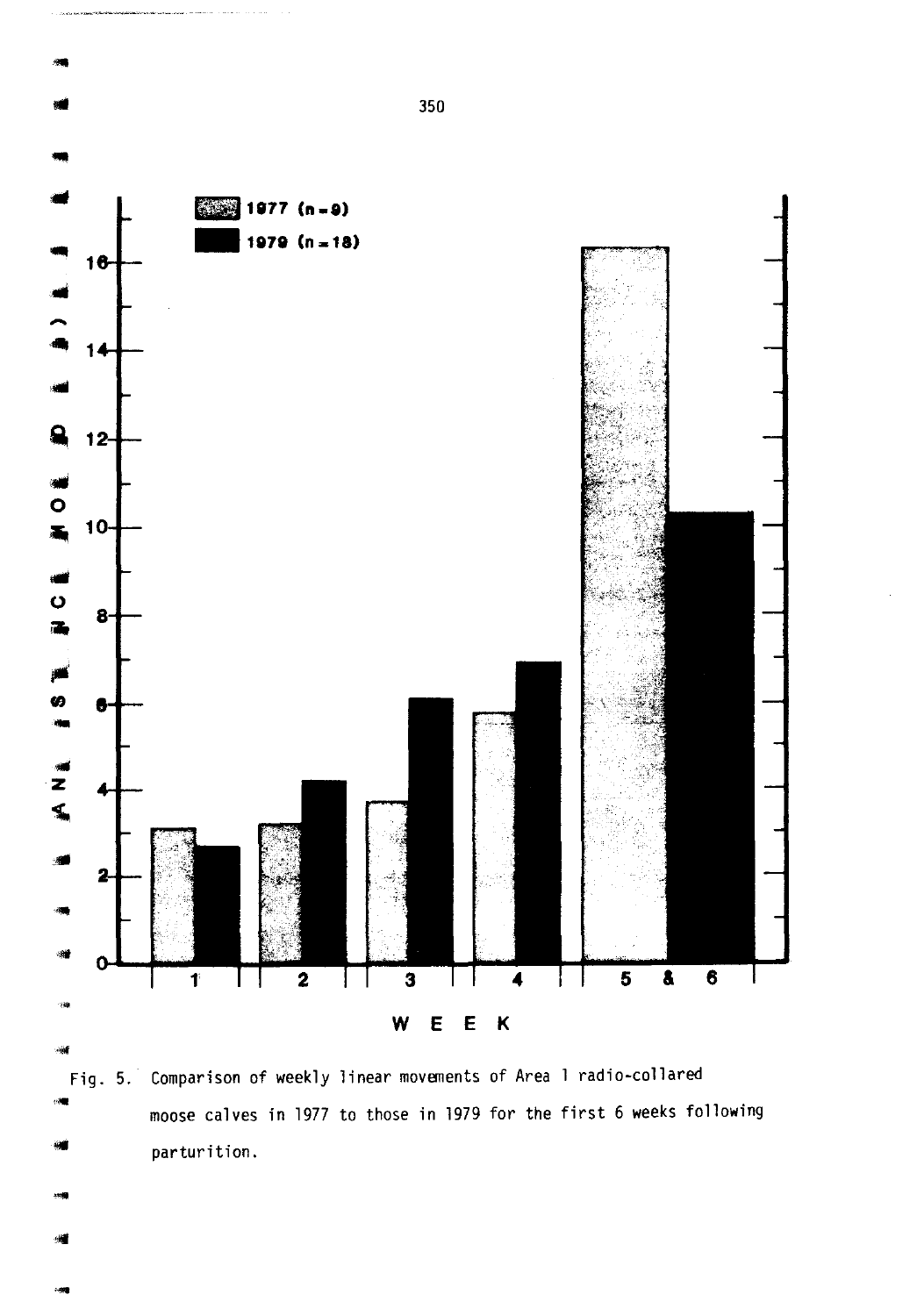

Fig. 6. Comparison of weekly linear movements of 1979 Area 1 radio-collared moose (excluding Monahan Lake calves) to those in 1977.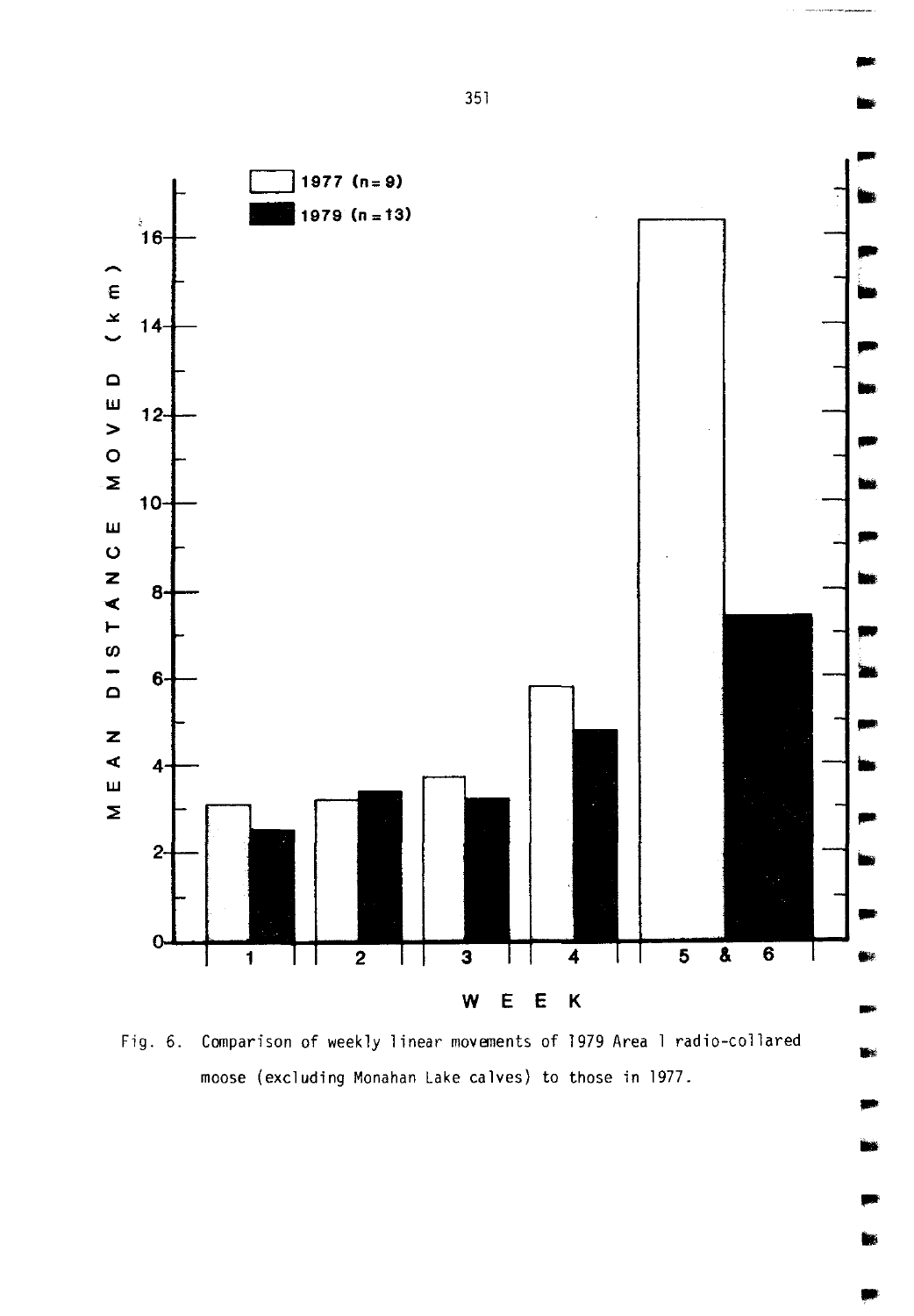

Fig. 7. Relationship of age to weekly linear movements of Area 1 and Area 2 radio-collared moose calves during 1977.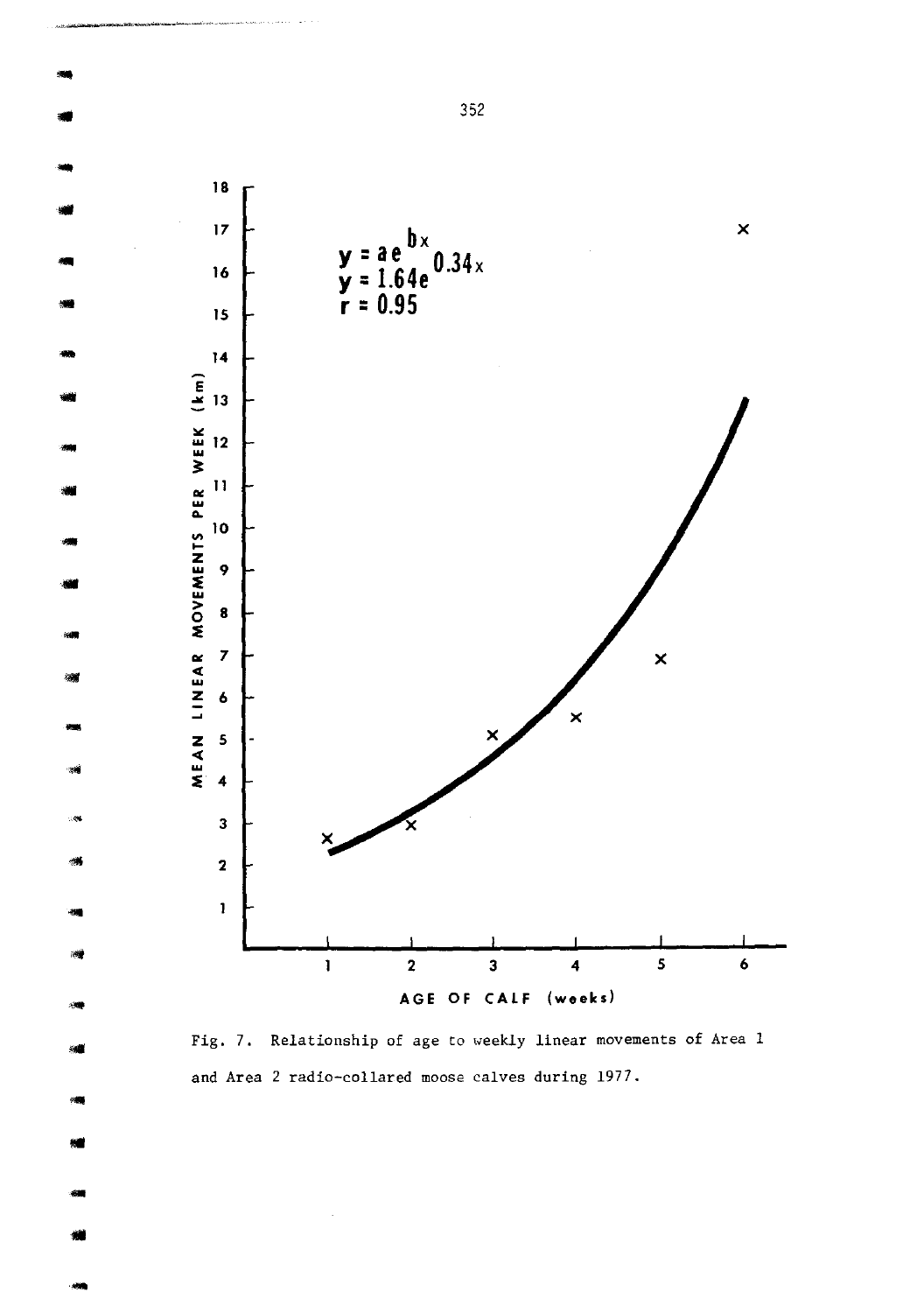

Fig. 8. Relationship of weekly linear movements to percent weekly mortality of radio-collared moose calves in Area 1 and Area 2 during 1977.

•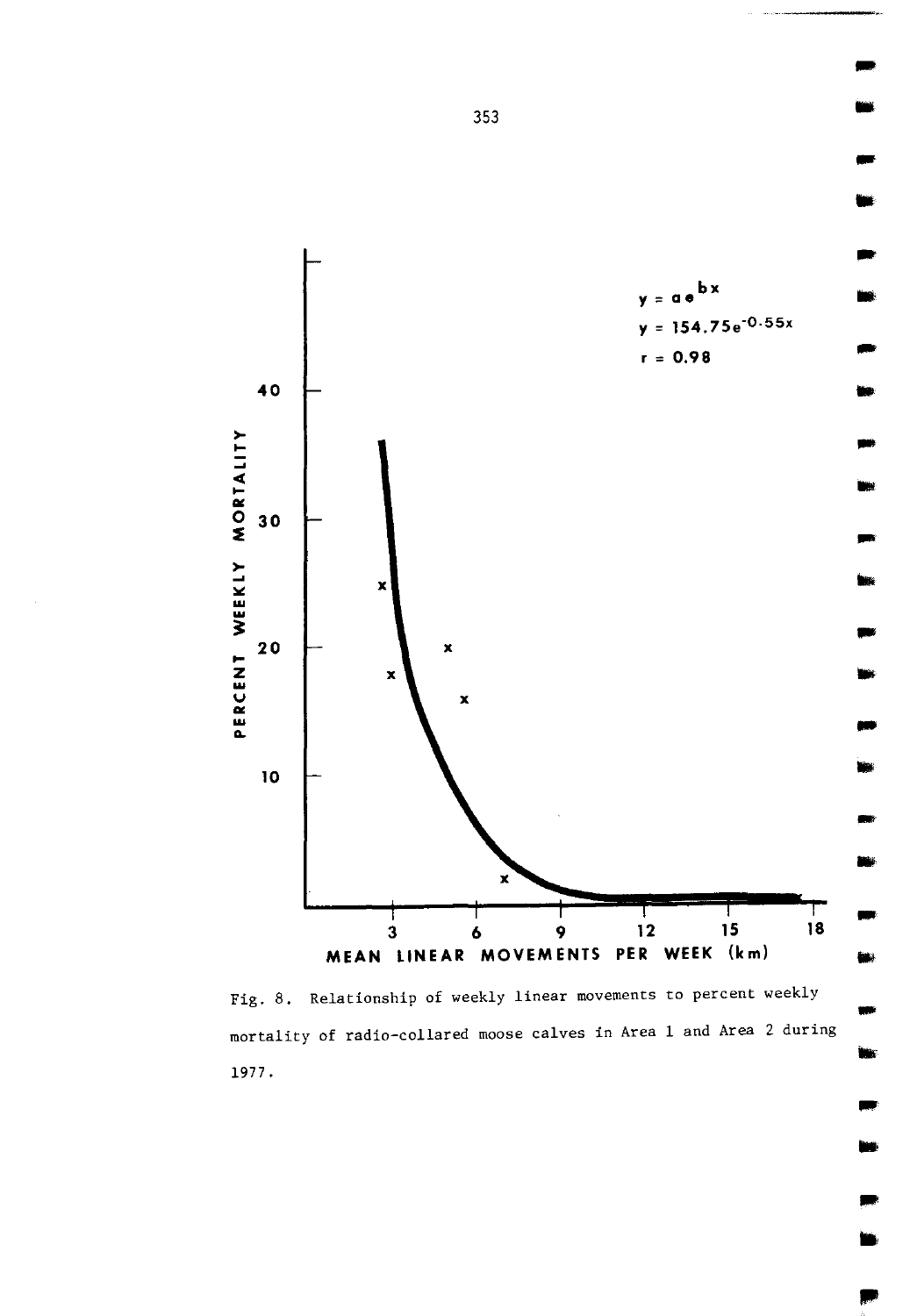Bear removal efforts were concentrated from 22 May to 7 June . • Following transplant, a number of bears returned to the area within 3-4 weeks (Miller and Ballard in prep.). We suspect that the bear removal program reduced mortality of calves from 1-3 weeks of age, but that as bears returned, mortality increased in the 4-6 week old calves. However, overall, total calf mortality was reduced as a result of the removal experiment (Ballard et al. 1980b) .

..

... ..

...

•

• -<br>-<br>-

-

..

## DISCUSSION

Casual observations and formal studies in many areas of North America indicate that during any given season a moose's home range rarely exceeds  $5-10 \text{ km}^2$  (LeResche 1975). Studies of adult cow movements in the Nelchina and upper Susitna River basins resulted in summer home range estimates of from 8 to 210  $km^2$  while winter home ranges varied from 21 to 389 km<sup>2</sup> (Ballard et al 1980c). The large home ranges observed in this part of southcentral Alaska probably reflect poorer quality habitat and more severe climatic conditions than those found in the more southerly latitudes discussed by LeResche (1975).

Summer home ranges of cow-calf pairs in this study were compared with those presented by LeResche (1975) in Table 1. However, our home range sizes were calculated by connecting outermost locations while those reported by LeResche (op. cit.) were computed by multiplying maximum length by width. Therefore, the home range sizes are not directly comparable but do serve to demonstrate the magnitude of the differences. The average summer home range sizes reported in this study exceed those previously reported. Our reported mean value of  $25.7$  km<sup>2</sup> (average range

 $\frac{1}{2}$  354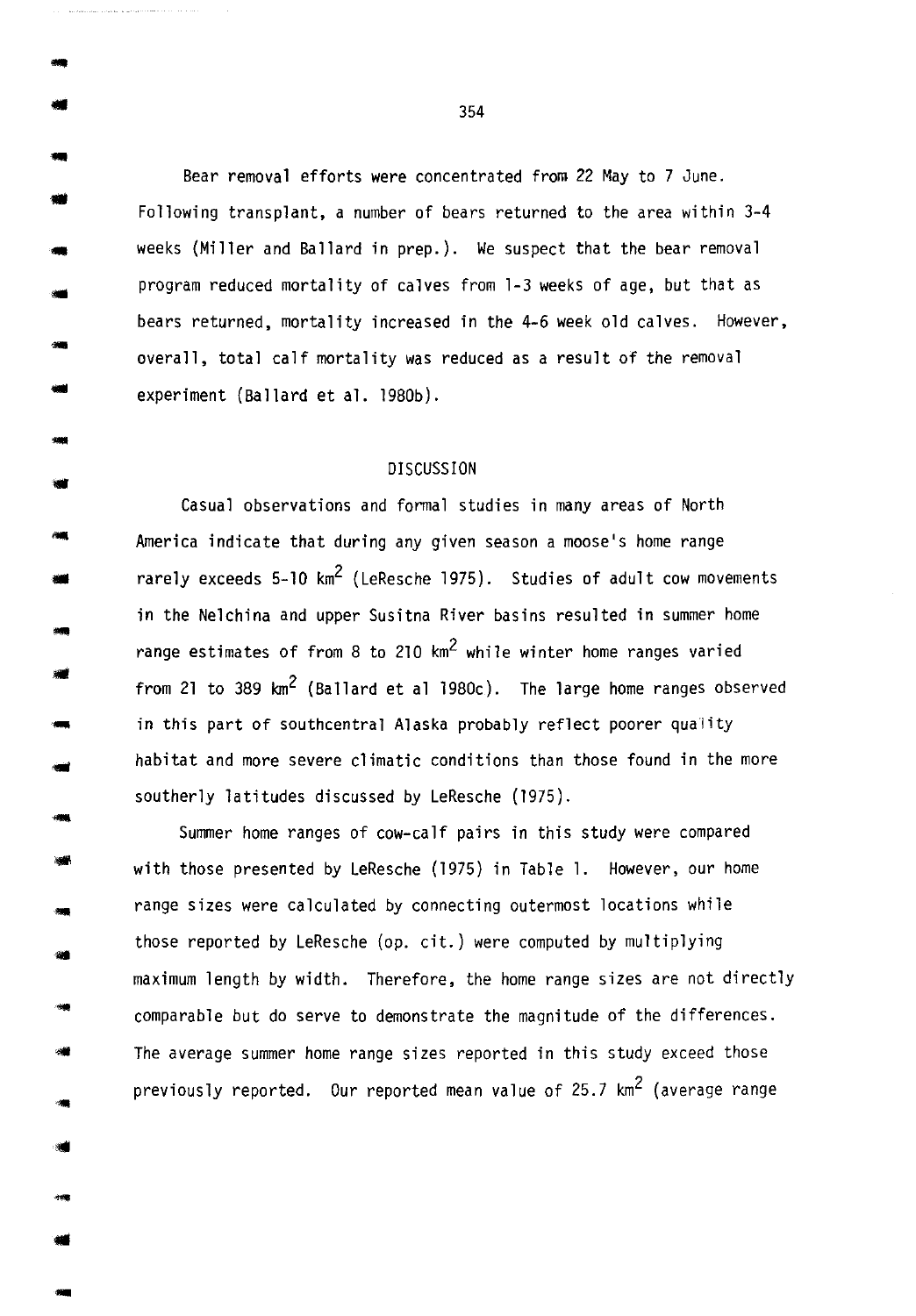Table 1. Comparison of reported home range sizes of cow and calf moose in North America (adapted from LeResche 1975).

|           |                  | Home range size |        |                     |  |
|-----------|------------------|-----------------|--------|---------------------|--|
| Locality  | Time interval    | km <sup>2</sup> | $mi^2$ | Reference           |  |
| Montana   | 6 July-23 Sept.  | 2.2             | 0.9    | Knowlton 1960       |  |
| Wyoming   | 6 June-15 Sept.  | 5.1             | 2.0    | McMillan 1954       |  |
| Ontario   | 15 Aug.-31 Oct.  | 6.0             | 2.3    | DeVos 1956          |  |
| Minnesota | 11 June-22 Aug.  | 5.9             | 2.3    | VanBallenberghe and |  |
|           |                  |                 |        | Peek 1971           |  |
| Minnesota | 15 May-1 Oct.    | 15.4            | 6.0    | Berg 1971           |  |
| Minnesota | 15 May-1 Oct.    | 16.9            | 6.5    | Berg 1971           |  |
| Alaska    | $6$ June-31 Oct. | 8.4             | 3.2    | LeResche 1966       |  |
| Alaska    | 24 May-15 July   | 25.7            | 9.9    | This study          |  |

 $\sim$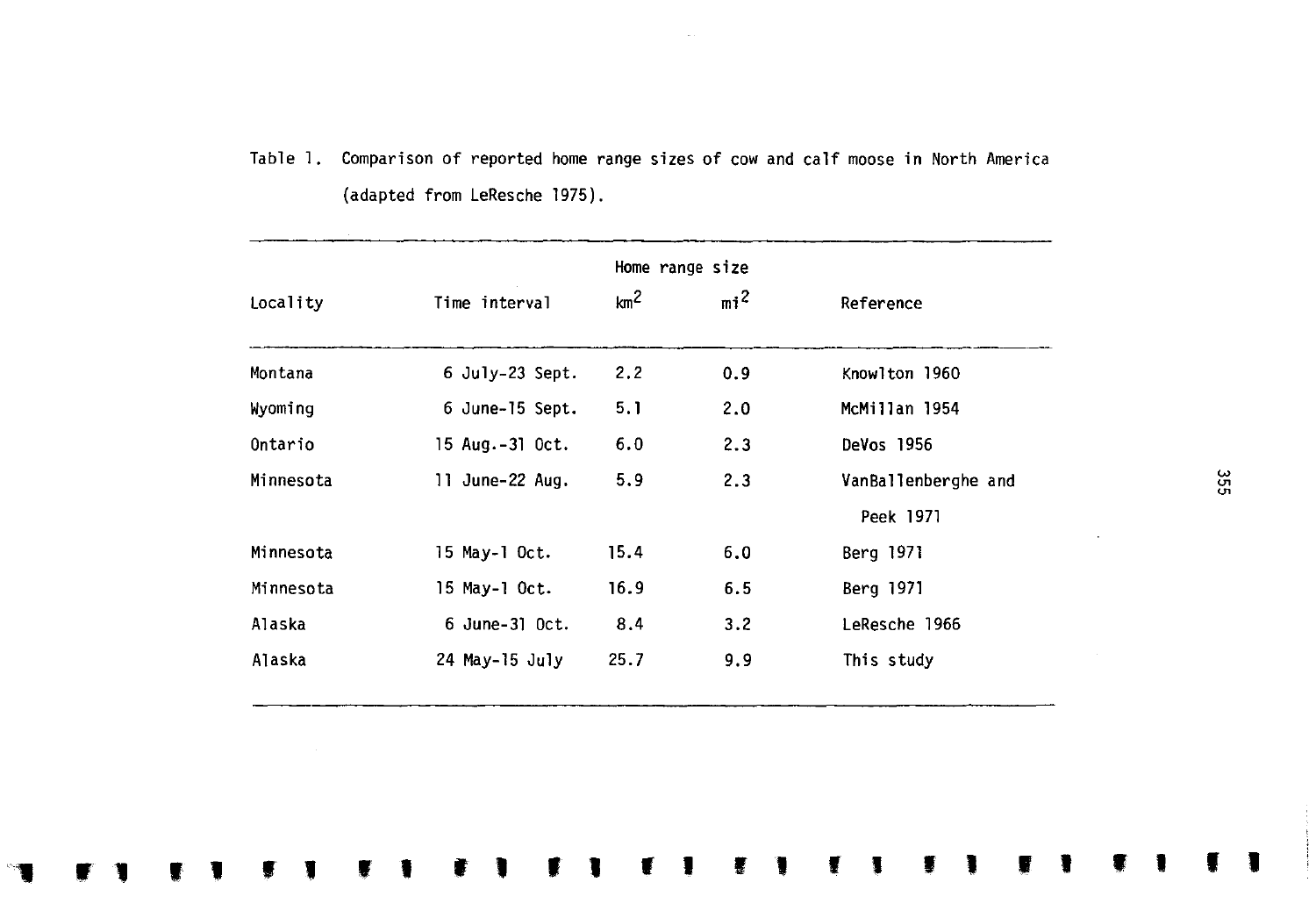of 15.9 to 47.1  $km^2$ ) was based upon 43 calves that survived for 6 weeks following parturition and over 500 visual observattons. All other reported home range sizes have been based on considerably fewer calves and relatively few location sightings. We do not intend to infer that there are not true differences between the home range sizes listed for the different studies; however, perhaps a greater range of values exists in those areas than what has been reported.

-... --<br>--<br>--To our knowledge there are only a few references in the literature concerning predators, particularly brown bears, influencing movements of cow-calf moose. Franzmann and Peterson (1978) reported that certain movements of radio-collared moose calves on the Kenai Peninsula, Alaska may have been associated with predation or predation attempts. Calves killed by black bears moved 3.2, 4.8, 14.4 and 20.0 km 1 to 2 days prior to predation, whereas calves killed by wolves or brown bears all died within 1.6 km of their capture site. This sort of relationship was not evident in this study, except possibly for wolf predation; however, our sample of wolf-killed calves was too small (n = 2) to draw conclusions. Moose calves killed by brown bears moved a wide range of distances before being killed. It was apparent that a number of these movements were directly related to predation and predator avoidance.

.... Our comparison of cow-calf movement data, before and after bear removal, indicates that density and movement of bears were at least partially responsible for the observed values. Calf movements and home range sizes became smaller after bear densities were reduced.

356

..

...

...

... •

...

...

•

**Light** 

-

-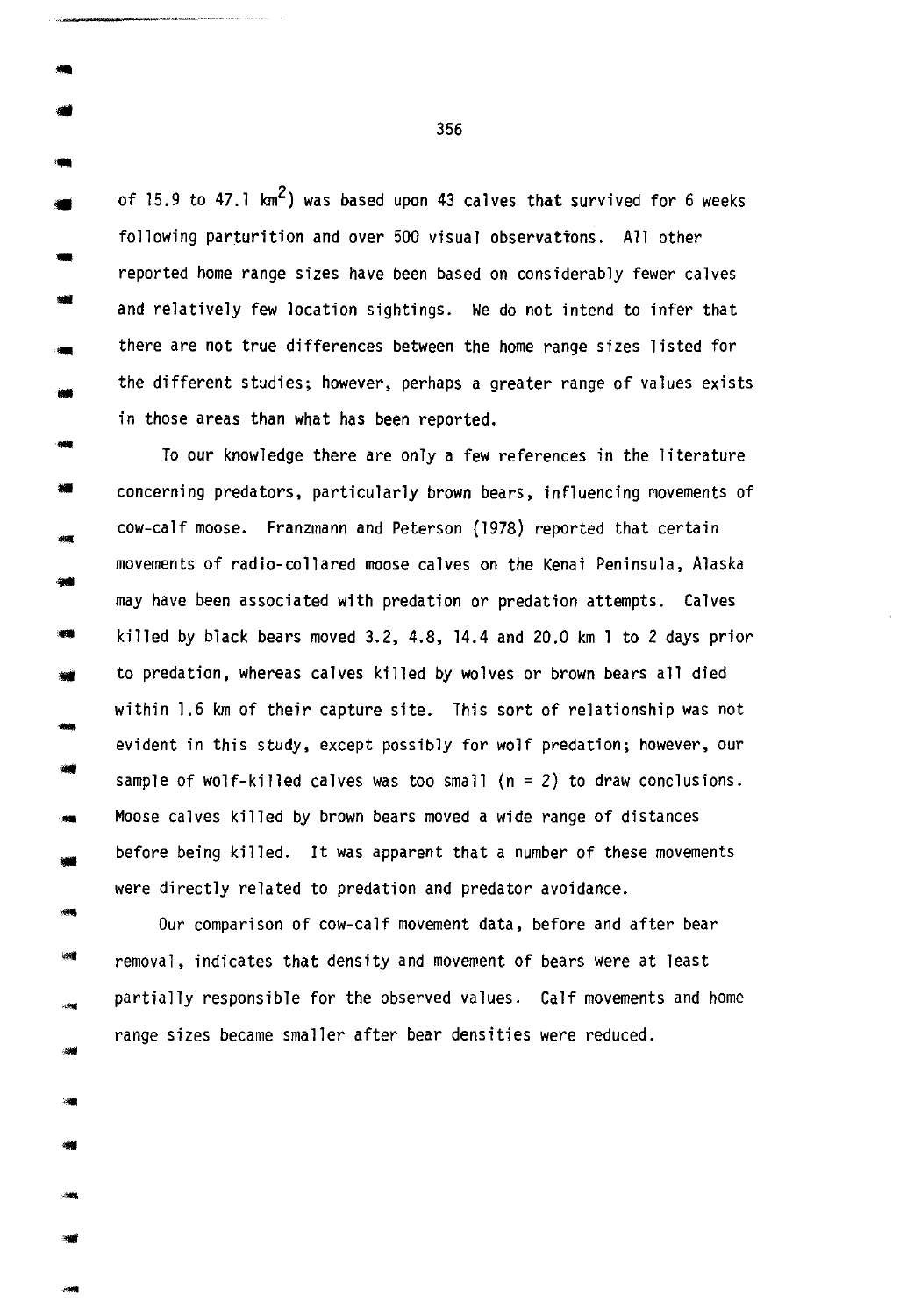Eighty percent of the bear-related calf mortalities occurred within  $\Delta \mathbf{r}$ 6 weeks following moose parturition. It was apparent that a calf's ability to evade brown bears was a function of its age and related mobility.

From this study we conclude that moose calf movements and home range sizes are altered by density and movement of brown bears. Whether calf-cow movements and home range sizes are influenced by other species of predators is untested, but appears likely for black bears (Franzmann and Peterson 1978). We do not maintain that predator density is the primary factor governing moose movements and home range size, but merely that it is an additional factor which has not previously received adequate consideration. We recommend that future references to movements and home range sizes of moose should include mention of the species of predators present and, preferably, provide some measurement of relative density.

## ACKNOWLEDGEMENTS

K. P. Taylor, T. H. Spraker, S. H. Eide and L. H. Metz, of the Alaska Department of Fish and Game (ADF&G), assisted with data collection. K. Schneider, D. McKnight, and R. Kramer (ADF&G) reviewed the manuscript and made a number of suggestions for improvements. A. Cunning and D. Cornelius (ADF&G) constructed the graphs for the final manuscript. All of the above mentioned individuals made significant contributions to our analyses and interpretation of data. The study was supported in part by Alaska Federal Aid in Wildlife Restoration Projects W-17-R.

357

-

•

...

•

- ..

..

•

... •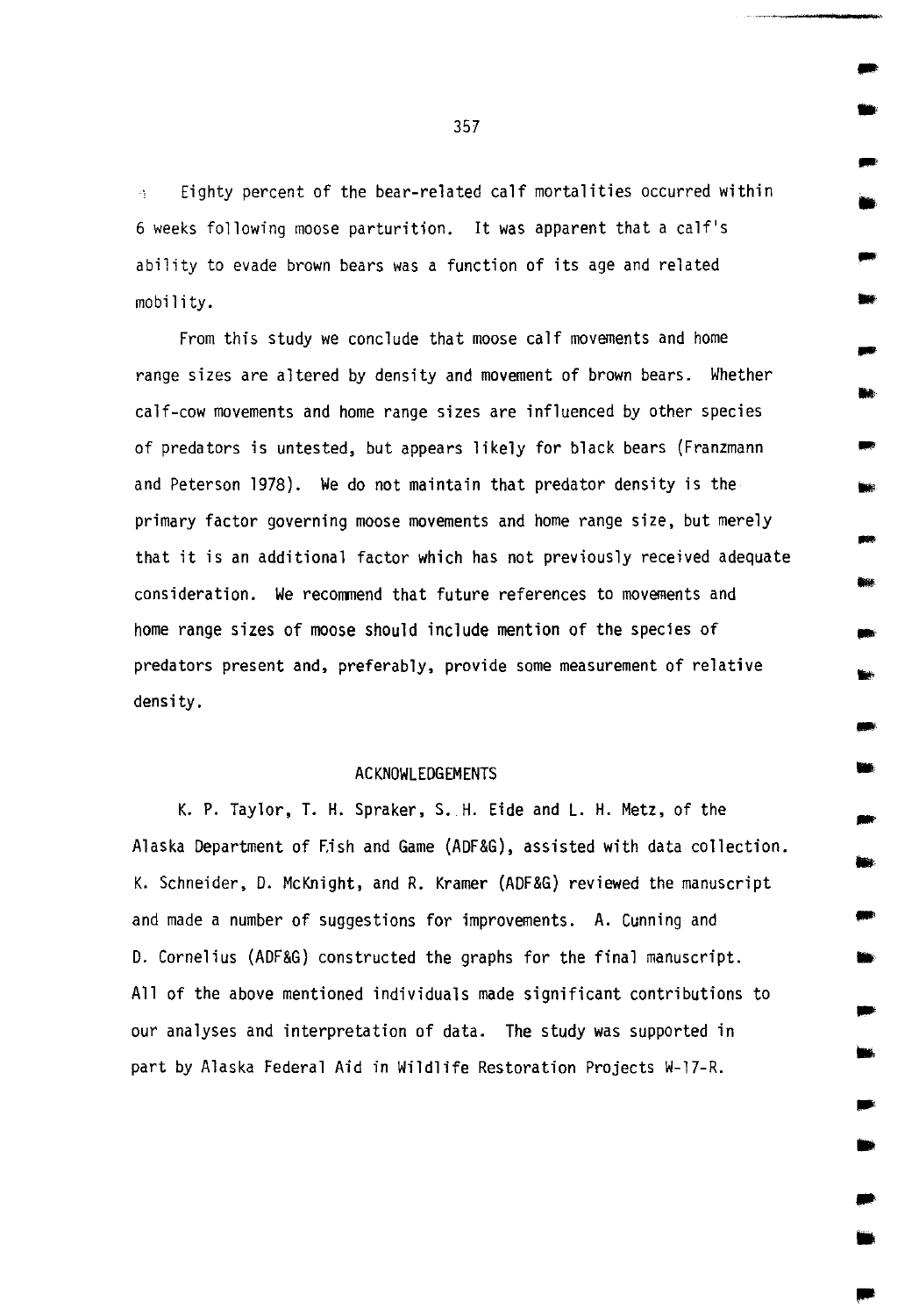| LITERATURE CITED |  |
|------------------|--|

 $\mathcal{A}^{\mathcal{S}}_{\mathcal{M}}$ 

 $\overline{\rm{m}}$ ..

 $\frac{1}{2}$ 

| Game Management Unit 13. Alaska Dept. Fish and Game. P-R Proj.       |
|----------------------------------------------------------------------|
| Rept., W-17-9 and W-17-10, Job 1.23R. 43pp.                          |
| 1978b. Upper Susitna River Moose Population Study. Alaska            |
| Dept. Fish and Game. P-R Proj. Rep., W-17-10, Job 1.20R. 62pp.       |
| , and T. Spraker. 1979. Unit 13 Wolf Studies. Alaska Dept.           |
| Fish and Game. P-R Proj. Rep., W-17-8, Jobs 14.8R, 14.9R and         |
| 14.10R. Juneau. 90pp.                                                |
| , A. W. Franzmann, K. P. Taylor, T. Spraker, C. C. Schwartz,         |
| and R. O. Peterson. 1980a. Comparison of techniques utilized to      |
| determine moose calf mortality in Alaska. 15th N. Am. Moose Conf.    |
| Workshop, Kenai, Alaska.                                             |
| , S. D. Miller, and T. H. Spraker. 1980b. Moose calf mortality       |
| study, Game Management Unit 13. Alaska Dept. Fish and Game. P-R      |
| Proj. Final Rept., W-17-9.                                           |
| , K. P. Taylor, and S. H. Eide. 1980c. Upper Susitna moose           |
| population study. Alaska Dept. Fish and GAme. P-R Proj. Final Rept., |
| W-17-10, Job 1.20R.                                                  |
| In press. Gray wolf - brown bear relationships in the Nelchina       |
| Basin of southcentral Alaska. J. O. Sullivan and P. C. Pawuet, Co.   |
| eds. Portland Wolf Symposium. Portland, Oregon.                      |
| , T. H. Spraker, and K. P. Taylor. In Press. Causes of neonatal      |
| moose calf mortality in southcentral Alaska. J. Wildl. Manage.       |
|                                                                      |
|                                                                      |
|                                                                      |
|                                                                      |
|                                                                      |